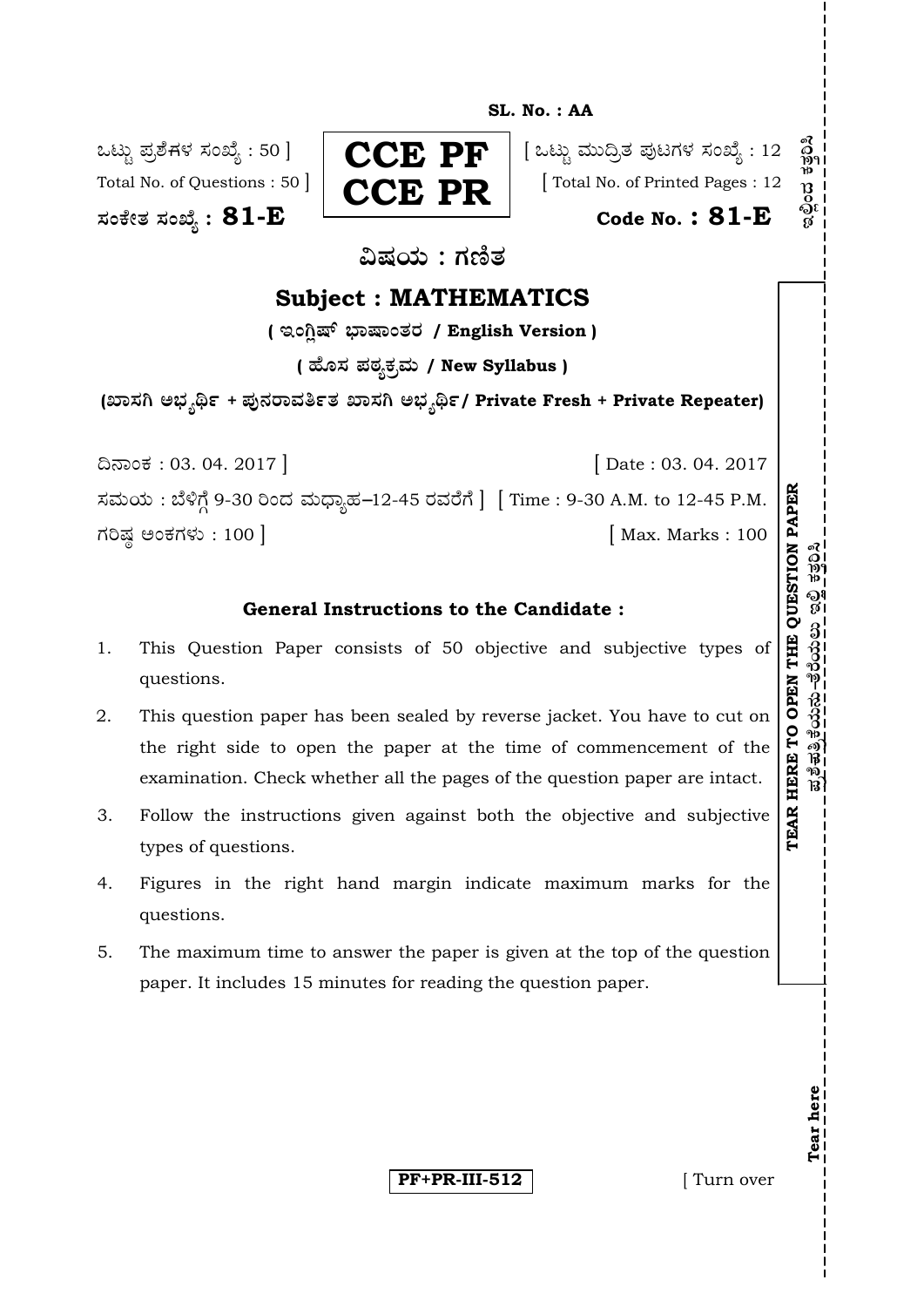I. *Four* alternatives are given for each of the following questions / incomplete statements. Only one of them is correct or most appropriate. Choose the correct alternative and write the complete answer along with its letter of alphabet.

$$
8\times1=8
$$

- 1. If a polynomial  $p(x) = x^2 4$  is divided by a linear polynomial  $(x 2)$ then the remainder is
	- (A) 2 (B)  $-2$
	- (C) 0 (D) 8.
- 2. The sum and product of the roots of the equation  $x^2 + 2x + 1 = 0$  are respectively,
	- $(A)$  2 and  $-1$
	- (B) 2 and 1
	- $(C)$  2 and 1
	- (D) 1 and 2.
- 3. In a circle the angle between a radius and a tangent at non-centre end of the radius is
	- $(A)$  90 $^{\circ}$
	- (B) 180°
	- $(C)$  45°
	- (D) 360°.

### **PF+PR-III-512**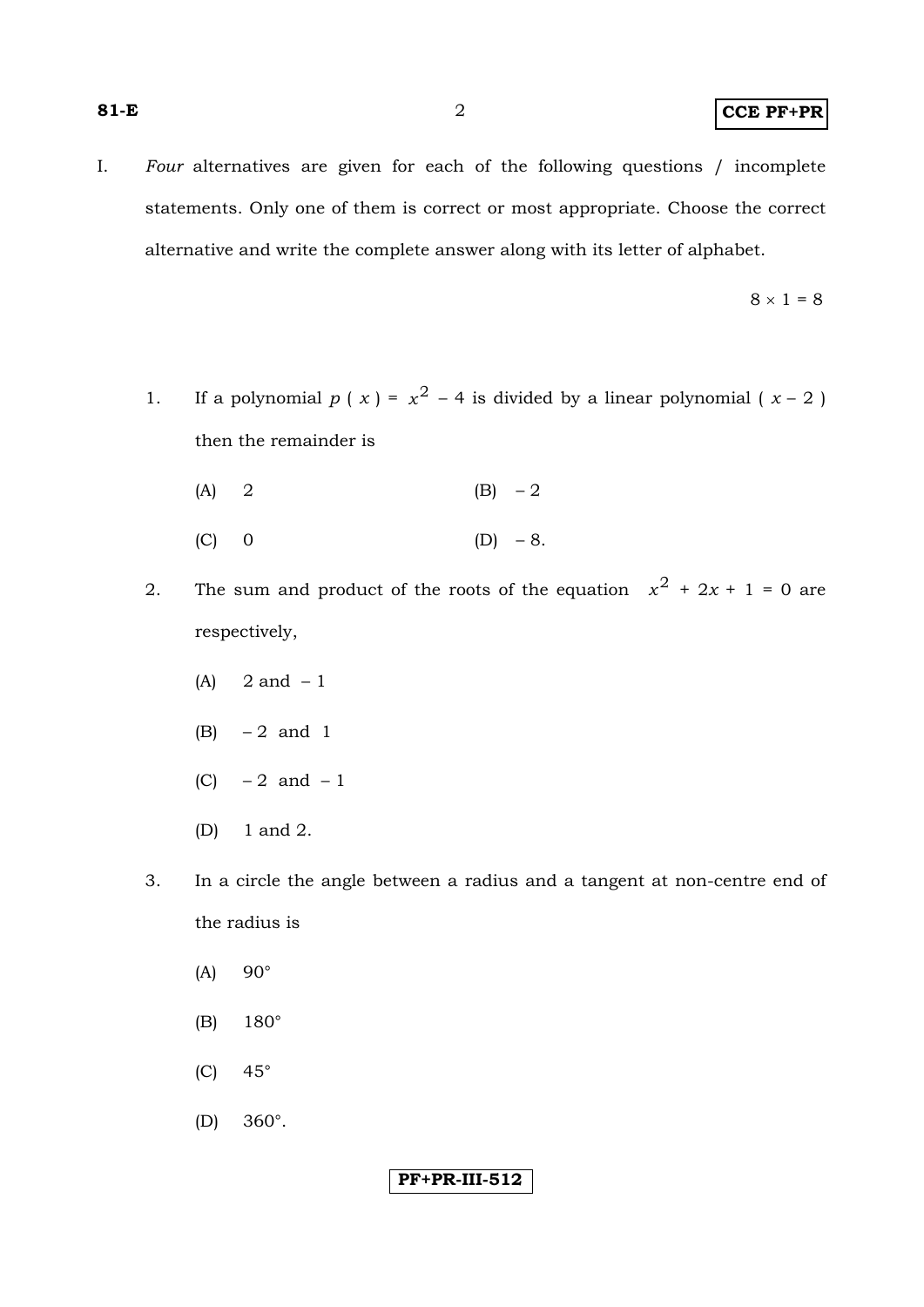### **CCE PF+PR** 3 **81-E**

- 4. The volume of a right circular cylinder whose circular base area is 154 sq.cm and height 10 cm is
	- (A) 15·40 c.c.
	- (B) 15400 c.c.
	- (C) 1·540 c.c.
	- (D) 1540 c.c.

5. If 
$$
\tan \theta = \frac{1}{\sqrt{3}}
$$
 and  $\cos \theta = \frac{\sqrt{3}}{2}$  then the value of  $\sin \theta$  is

(A)  $\sqrt{3}$  $(B)$  $\frac{1}{2}$ 

$$
\text{(C)} \quad \frac{2}{\sqrt{3}}
$$

$$
(D) \quad \frac{3}{2}.
$$

6.  $(7 \times 11 \times 13 + 13)$  is a / an

- (A) Composite number
- (B) Prime number
- (C) Irrational number
- (D) Imaginary number.

PF+PR-III-512 **I** Turn over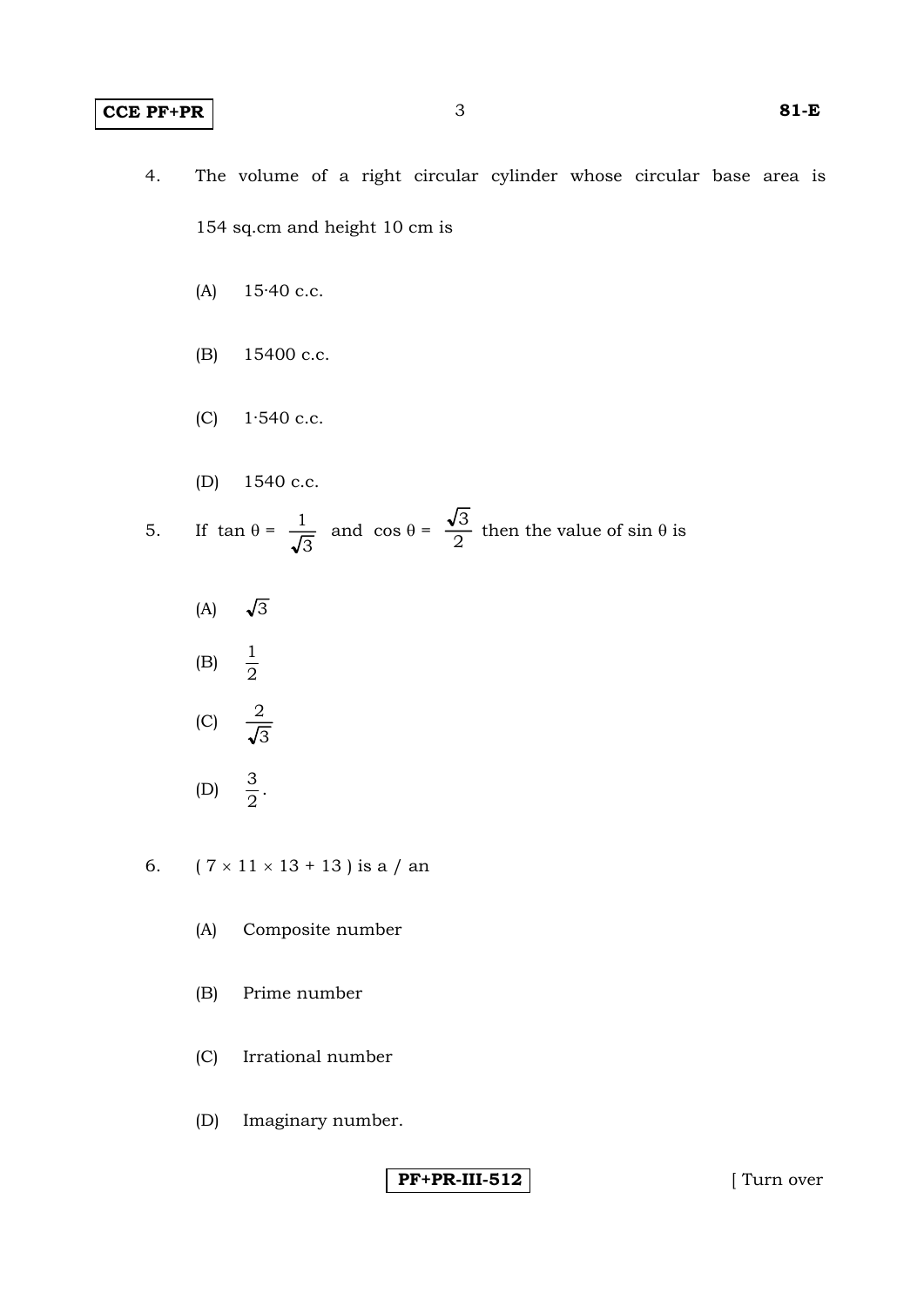7. The sum of an infinite geometric series whose first term is *a* and common

ratio is *r* is given by

- (A)  $S_{\infty} = \frac{1}{a-r}$
- (B)  $S_{\infty} = \frac{1}{r-a}$
- (C)  $S_{\infty} = \frac{a}{1-r}$

$$
(D) \tS_{\infty} = \frac{1-r}{a} .
$$

8. Lateral surface area of the frustum of a cone is



- (A)  $\pi (r_2 r_1) h$
- (B)  $\pi (r_1 + r_2) h$
- (C)  $\pi (r_1 r_2) l$
- (D)  $\pi (r_1 + r_2) l$ .
- II. Answer the following :  $6 \times 1 = 6$ 
	- 9. If  $U = \{1, 2, 3, 4, 5, 6\}$  and  $A = \{2, 3, 4, 5\}$  then find  $A^{\prime}$ .
	- 10. Write the relation between standard deviation of a set of scores and its variance.

$$
|PF+PR-III-512|
$$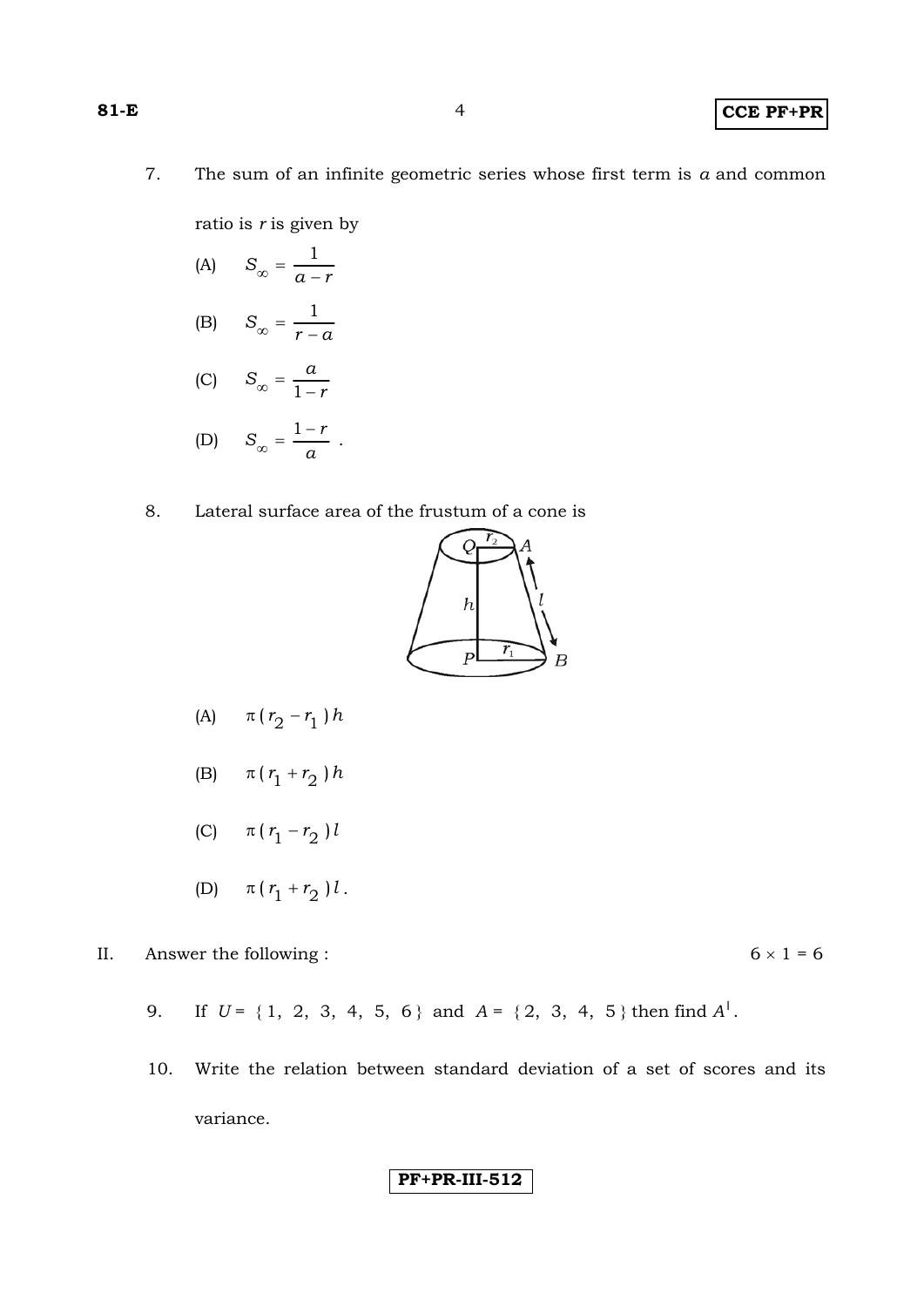### **CCE PF+PR** 5 81-E

- 
- 11. In a sequence if  $T_n = n^2 + 4$  then find  $T_2$ .
- 12. A fair coin is tossed once. Find the probability that head occurs.
- 13. State Pythagoras theorem.
- 14. Write the general form of a quadratic polynomial.
- III. 15. Given  $A = \{ 1, 2, 3, 4 \}$ ,  $B = \{ 3, 4, 5, 6 \}$  and  $C = \{ 6, 7 \}$ . Verify that  $(A \cap B) \cap C = A \cap (B \cap C).$  2
	- 16. Arithmetic mean between two numbers is 5 and Geometric mean between them is 4. Find the Harmonic mean between the numbers. 2

#### OR

 In a harmonic progression third term and fifth terms are respectively 1 and 5  $\frac{1}{-5}$ . Find the tenth term.

17. Prove that 
$$
5 - \sqrt{3}
$$
 is an irrational number.

- 18. Find the value of *n* if  ${}^{n}P_{4} = 5({}^{n}P_{3})$ . 2
- 19. If *A* is an event in a random experiment such that  $P(A): P(\overline{A}) = 5:11$ , then find  $P(A)$  and  $P(\overline{A})$ . 2
- 20. What are like surds and unlike surds ? Identify and write the set of like surds in the following groups : 2
	- **PF+PR-III-512** [ Turn over a)  $\{\sqrt{8}, \sqrt{12}, \sqrt{20}, \sqrt{54}\}$ b)  $\{\sqrt{50}, \sqrt[3]{54}, \sqrt[4]{32}\}$ c)  $\{\sqrt{8}, \sqrt{18}, \sqrt{32}, \sqrt{50}\}.$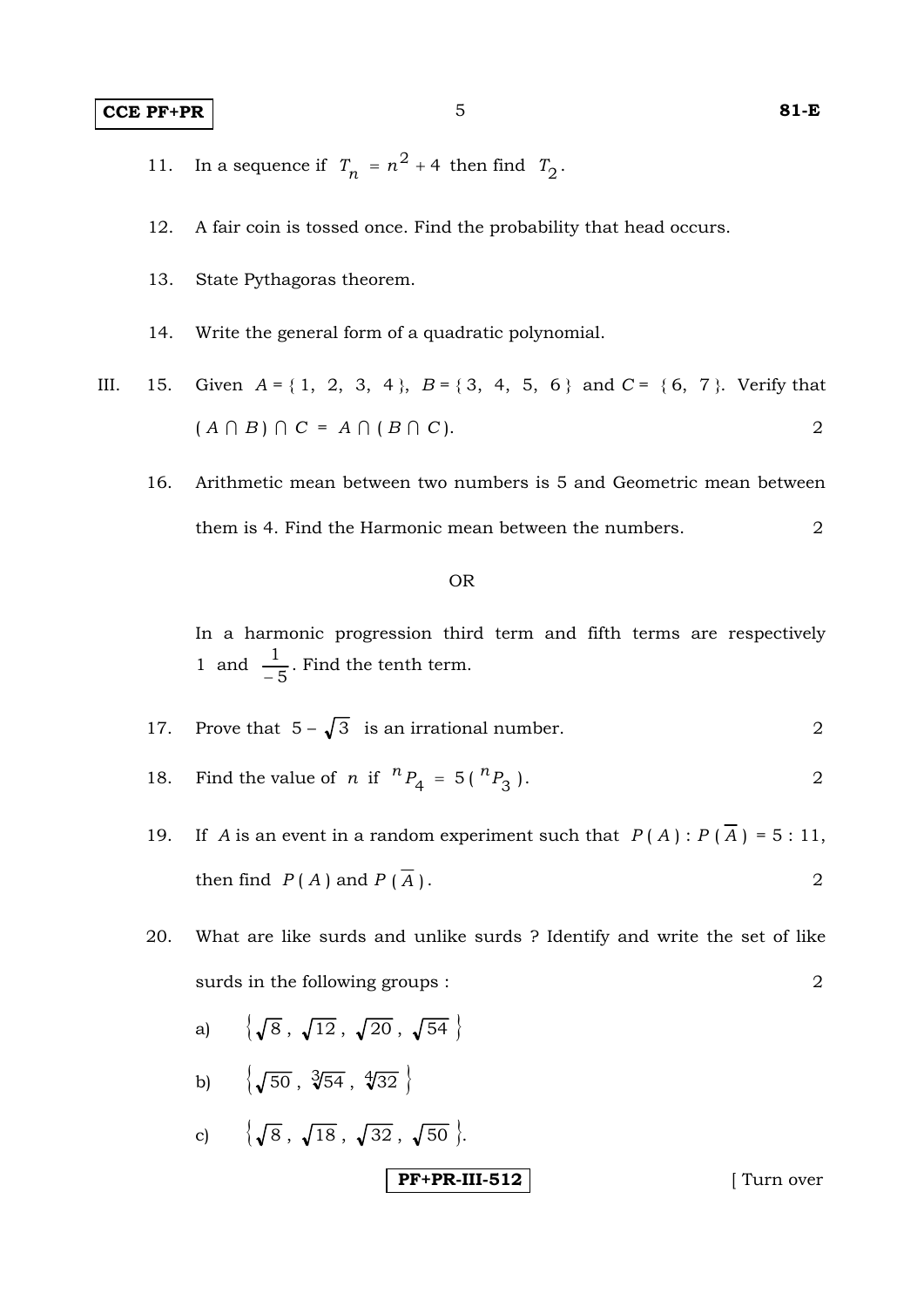21. Rationalise the denominator and simplify : 2

$$
\frac{\sqrt{5}+\sqrt{3}}{\sqrt{5}-\sqrt{3}}.
$$

22. A polynomial  $p(x)$  is divided by  $(2x - 1)$ . The quotient and remainder obtained are  $(7x^2 + x + 5)$  and 4 respectively. Find  $p(x)$ . 2

#### OR

Find the quotient and remainder using synthetic division.

$$
(3x^3 - 2x^2 + 7x - 5) \div (x + 3).
$$

- 23. Area of an equilateral triangle is given by  $A = \frac{\sqrt{2}}{4}$  $\overline{3} a^2$  where *A* is the area and *a* is the side. Find the perimeter of the triangle if  $A = 16\sqrt{3}$  sq.cm.
- 2
	- 24. Show that the roots of the equation  $x^2 2x + 3 = 0$  are imaginary. 2
	- 25. In  $\Delta XYZ$ , *P* is any point on *XY* and *PQ*  $\perp$  *XZ*. If *XP* = 4 cm, *XY* = 16 cm and *XZ* = 24 cm, find *XQ*. 2



- 26. Show that  $\frac{26.6}{9}$  = 2 cos<sup>2</sup> A -1  $1 + \tan$  $1-\tan^2 A$   $\qquad$  2000<sup>2</sup> 2 2  $= 2 \cos^2 A -$ +  $\frac{-\tan^2 A}{2}$  = 2 cos<sup>2</sup> A *A A* .  $\overline{\phantom{a}}$  2
	- 27. Find the slope of the line joining the points  $(4, -8)$  and  $(5, -2)$ . 2

**PF+PR-III-512**

$$
81-1
$$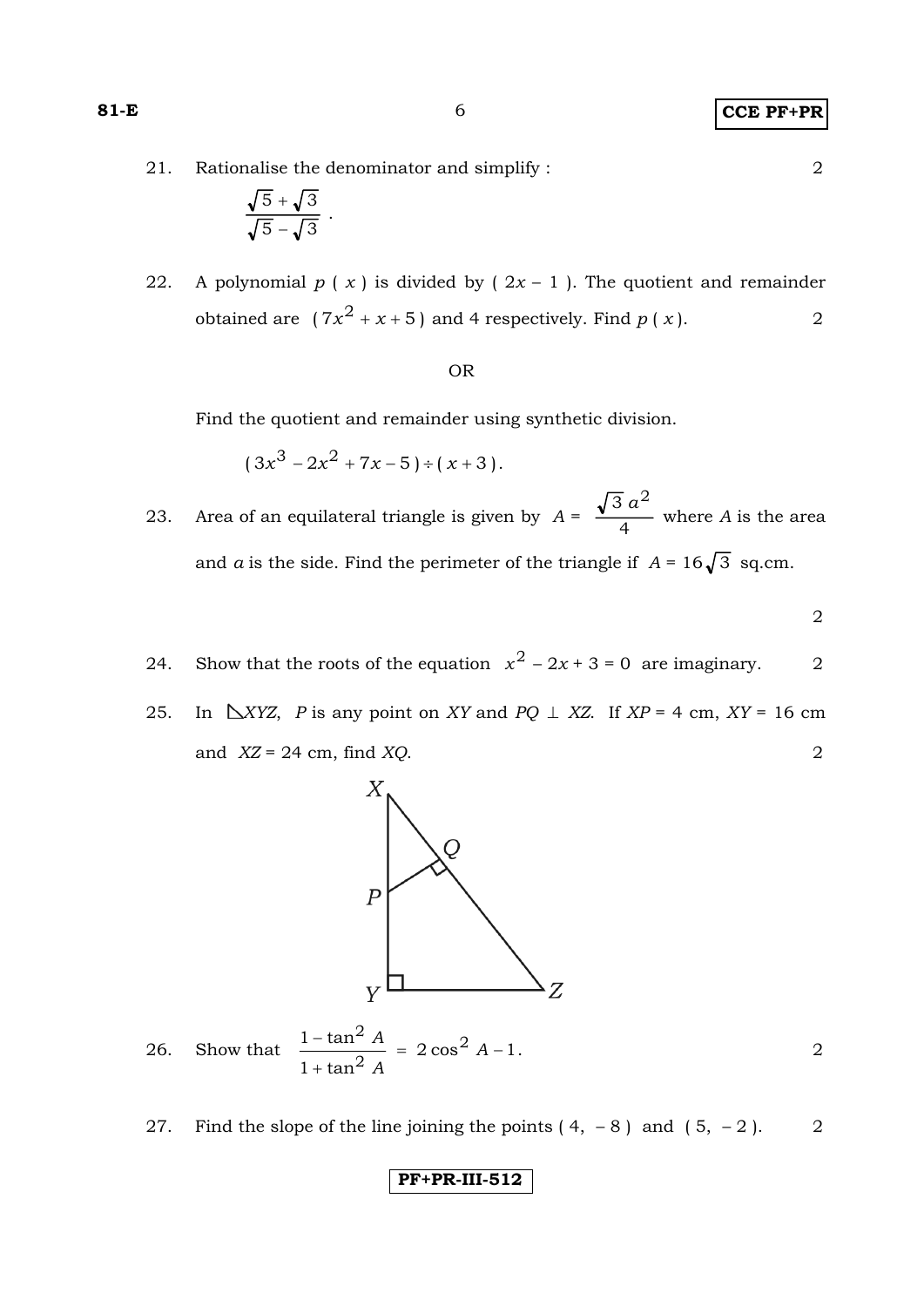- 28. Find the co-ordinates of the mid-point of the line joining the points ( 2, 3 ) and (4, 7). 2
- 29. Draw a plan of a level ground using the information given below :

|         | To D (in metres) |           |
|---------|------------------|-----------|
|         | 150              |           |
|         | 100              | 70 to C   |
| 80 to E | 80               |           |
|         | 30               | $40$ to B |
|         | From A           |           |

[ Scale : 20 metres = 1 cm ]

 30. Draw a circle of radius 3·5 cm and construct a chord of length 6 cm in it. Measure and write the distance between the centre and the chord. 2

|  | 31. A, B and C are the sets having some common elements in them. Draw |  |
|--|-----------------------------------------------------------------------|--|
|  | Venn diagram to illustrate $(A \cup B) \cup C$ .                      |  |

32. Find the sum of the series  $1 + 2 + 4 + \dots$  up to 10 terms.

 33. A survey which was conducted to study the various brands of soaps used by some people in a village is given below. Draw pie chart to represent the  $data.$  2

| Brand of soap      |     |  |
|--------------------|-----|--|
| No. of people used | ר ו |  |

- 34. Simplify :  $\sqrt{18} + \sqrt{128} \sqrt{50}$ . 2
- 35. If  ${}^{5}C_{r} = 10$  and  ${}^{5}P_{r} = 60$  then find the value of *r*. 2

$$
PF+PR-III-512
$$
 [Turn over

2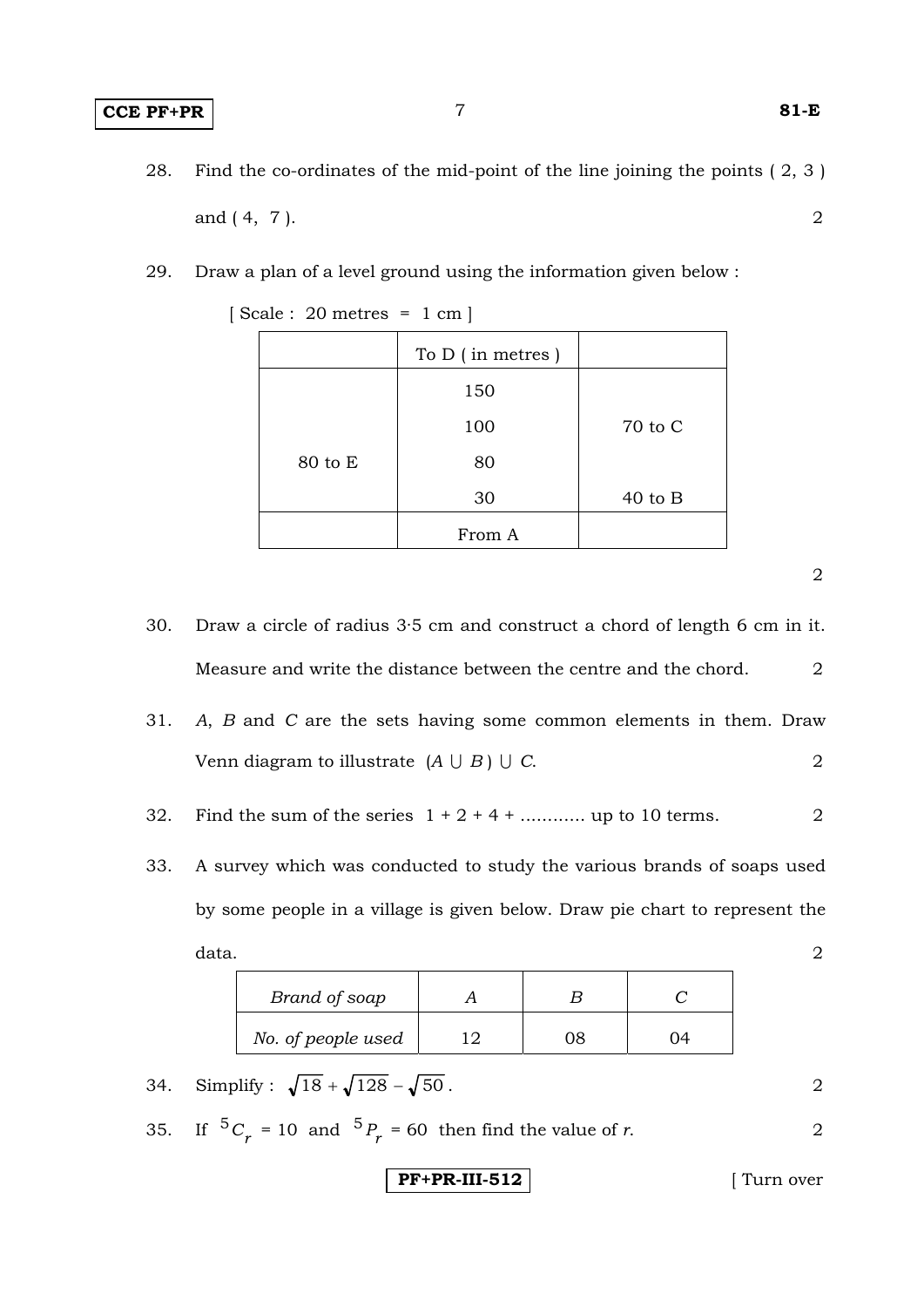| 81-E |     |                                                                        | $CCE$ PF+PR |
|------|-----|------------------------------------------------------------------------|-------------|
|      | 36. | Solve the equation $x^2 - 7x + 12 = 0$ by using formula.               |             |
|      | 37. | The corresponding altitudes of two similar triangles are 3 cm and 5 cm |             |
|      |     | respectively. Find the ratio between their areas.                      |             |
|      | 2 Q | Find the remoinder when $D(x)$ is divided by                           |             |

38. Find the remainder when *P* ( *x* ) is divided by

i) 
$$
(x-a)
$$
  
ii)  $(x+a)$ .

- 39. The height of a right circular cone is 4 cm and radius of its circular base is  $\frac{21}{2}$  cm. Find the volume of it. 2
- 40. In the figure *AB*, *BC* and *AC* are the tangents to circle of centre *O*. If *AB* = *AC*, show that *BQ* = *CQ*. 2



IV. 41. Everybody in a function shakes hand with everybody else. The total number of handshakes are 45. Find the number of persons in the function.

3

#### OR

Show that the number of diagonals in a polygon of *n* sides is  $\frac{n\sqrt{n}}{2}$  $\frac{n(n-3)}{2}$ .

42. Calculate the coefficient of variation (C.V.) of the following data : 3 40, 36, 64, 48, 52.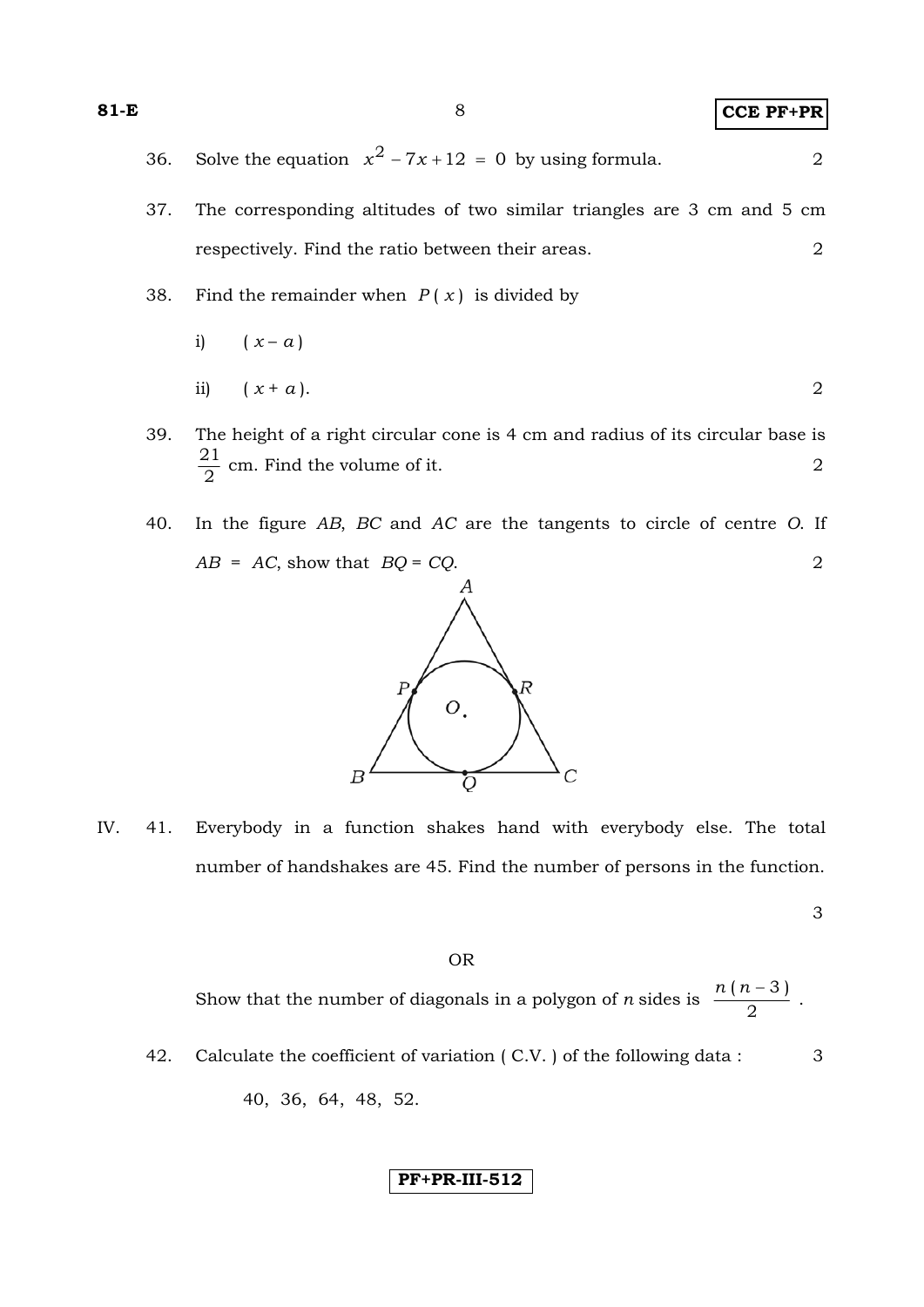### **CCE PF+PR** 9 **81-E**

- 43. If two circles touch each other externally, prove that the centres and the point of contact are collinear. 3
- 44. In  $\Delta LM$ ,  $\vert LM = 90^{\circ}$ ,  $\vert LM = 90^{\circ}$ ,  $LW = 26$  cm,  $LN = 6$  cm and
	- *AN* = 8 cm. Calculate the length of *WA*. 3





In  $\triangle MGN$ ,  $MP \perp GN$ . If  $MG = a$  units,  $MN = b$  units,  $GP = c$  units and  $PN = d$  units, prove that  $\frac{(a-b)}{(c-d)} = \frac{(c+d)}{(a+b)}$  $(c-d)$  $(a - b)$  $a + b$ *c d c d a b*  $\frac{-b)}{-d} = \frac{(c+d)}{(a+b)}$ .

 45. The angle of elevation of the top of a flag post ( *AB* ) from a point ( *C* ) on a horizontal ground is found to be 30°. On walking 6 m towards the post at *X*, the angle of elevation is found to be 60° as shown in the figure. Find the height of the flag post. 3

d





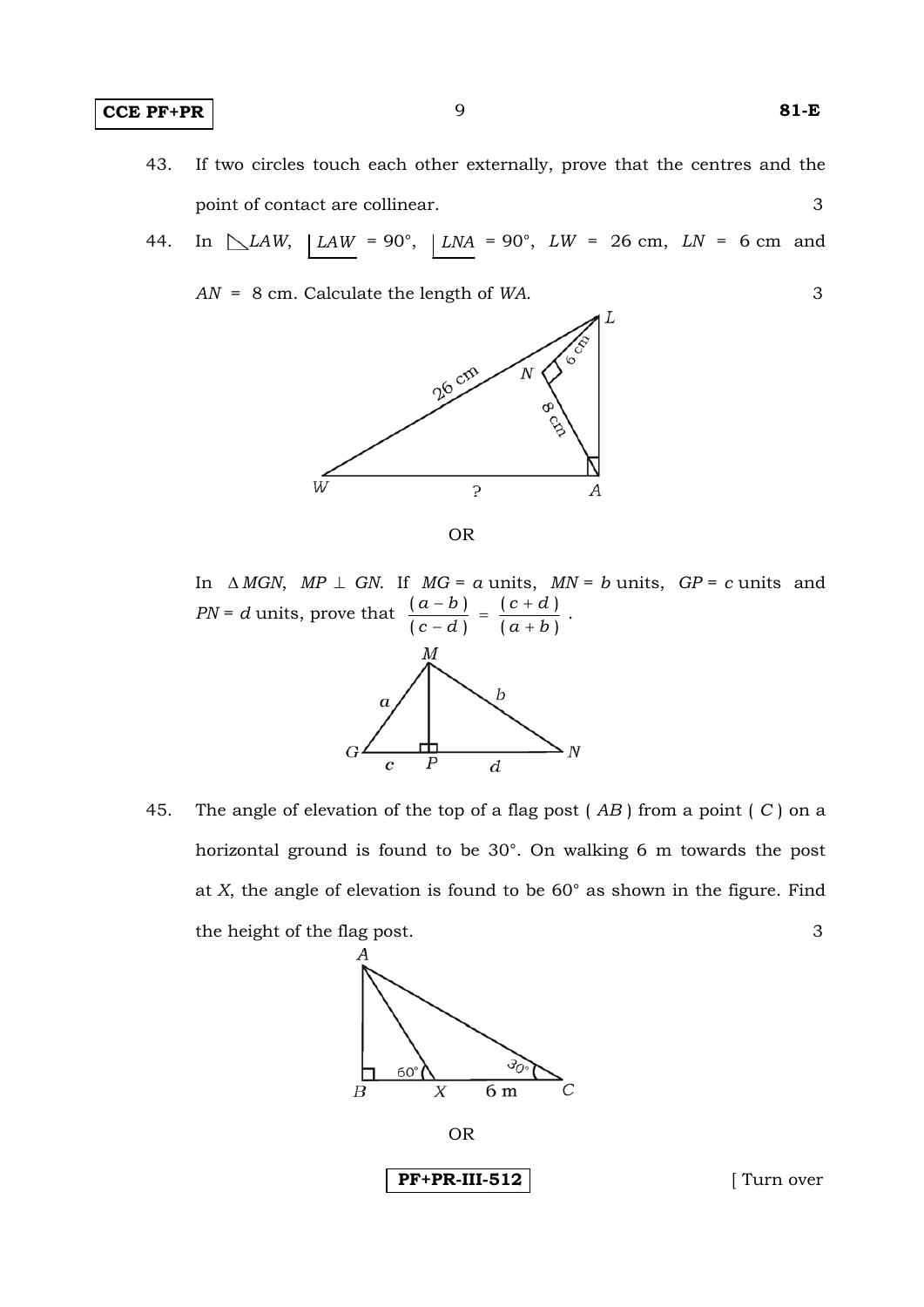### **81-E** 10 **CCE PF+PR**

Prove that

$$
\frac{\sin(90^\circ - \theta)}{\csc(90^\circ - \theta) - \cot(90^\circ - \theta)} = 1 + \sin \theta.
$$

 46. A toy is in the form of a cone mounted on a hemisphere as shown in the figure. If the radius of each of these solids is  $\frac{7}{2}$  cm and height of the cone

is 5 cm, find the volume of the toy. 3





 A solid is composed of a cylinder with a hemisphere at one end and a cone at other end as shown in the figure. If the radius of each of these solids is 7 cm and height of the cylinder is equal to slant height of the cone, find the total surface area of the solid if slant height is 4 cm.



- V. 47. Construct two circles of radii 4 cm and 2 cm whose centres are 8 cm apart. Construct a transverse common tangent. Measure and write its length. 4
	- 48. State and prove Basic proportionality ( Thales ) theorem. 4

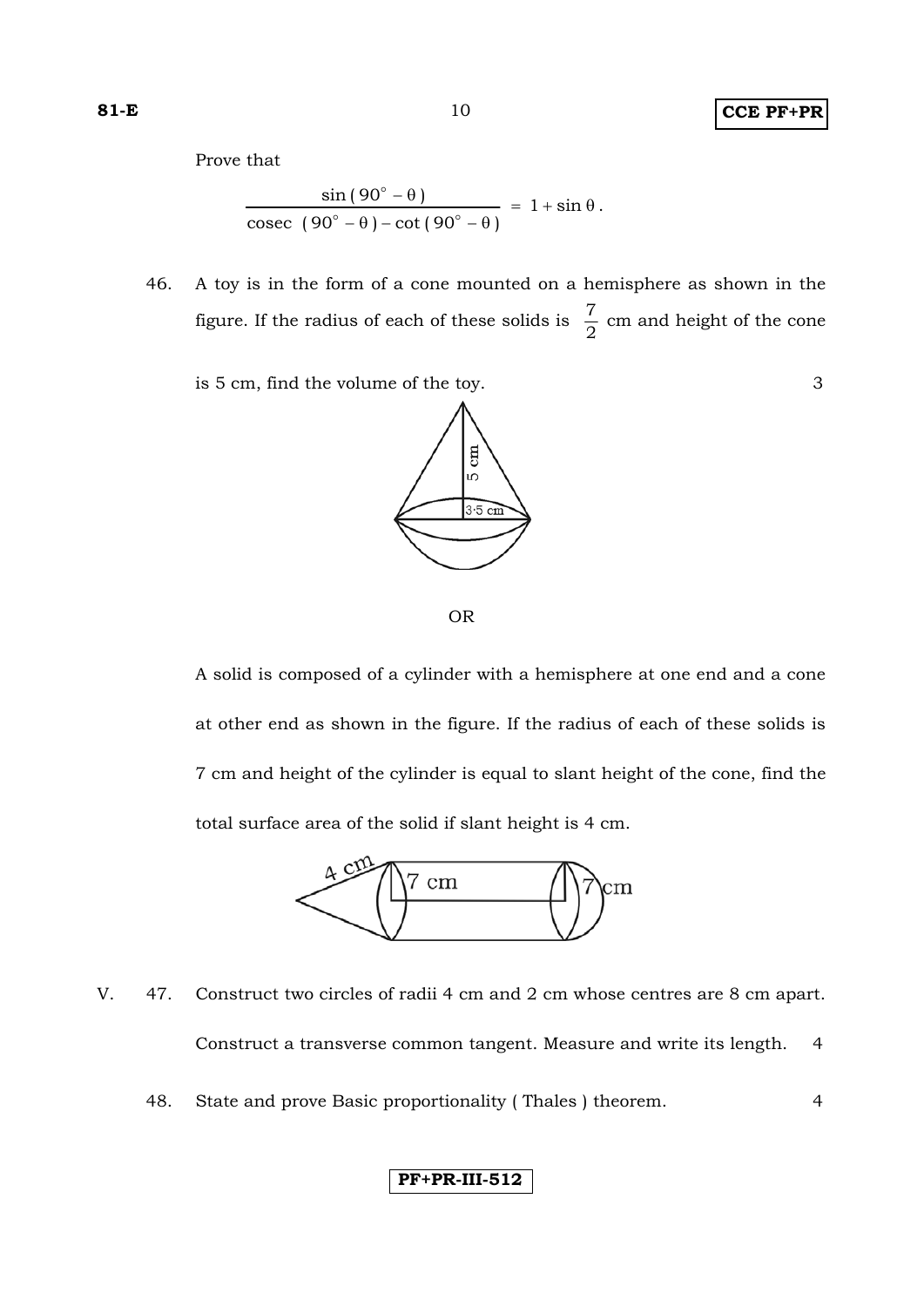49. The third term of a geometric progression is square of its first term and the fifth term of it is 64. Find the sum of the first six terms of the Geometric Progression. 4

#### OR

 The fourth term of an Arithmetic Progression is 10 and the eleventh term of it exceeds three times the fourth term by 1. Find the sum of the first 20 terms of the progression.

50. Solve the quadratic equation  $x^2 - x - 2 = 0$  graphically. 4